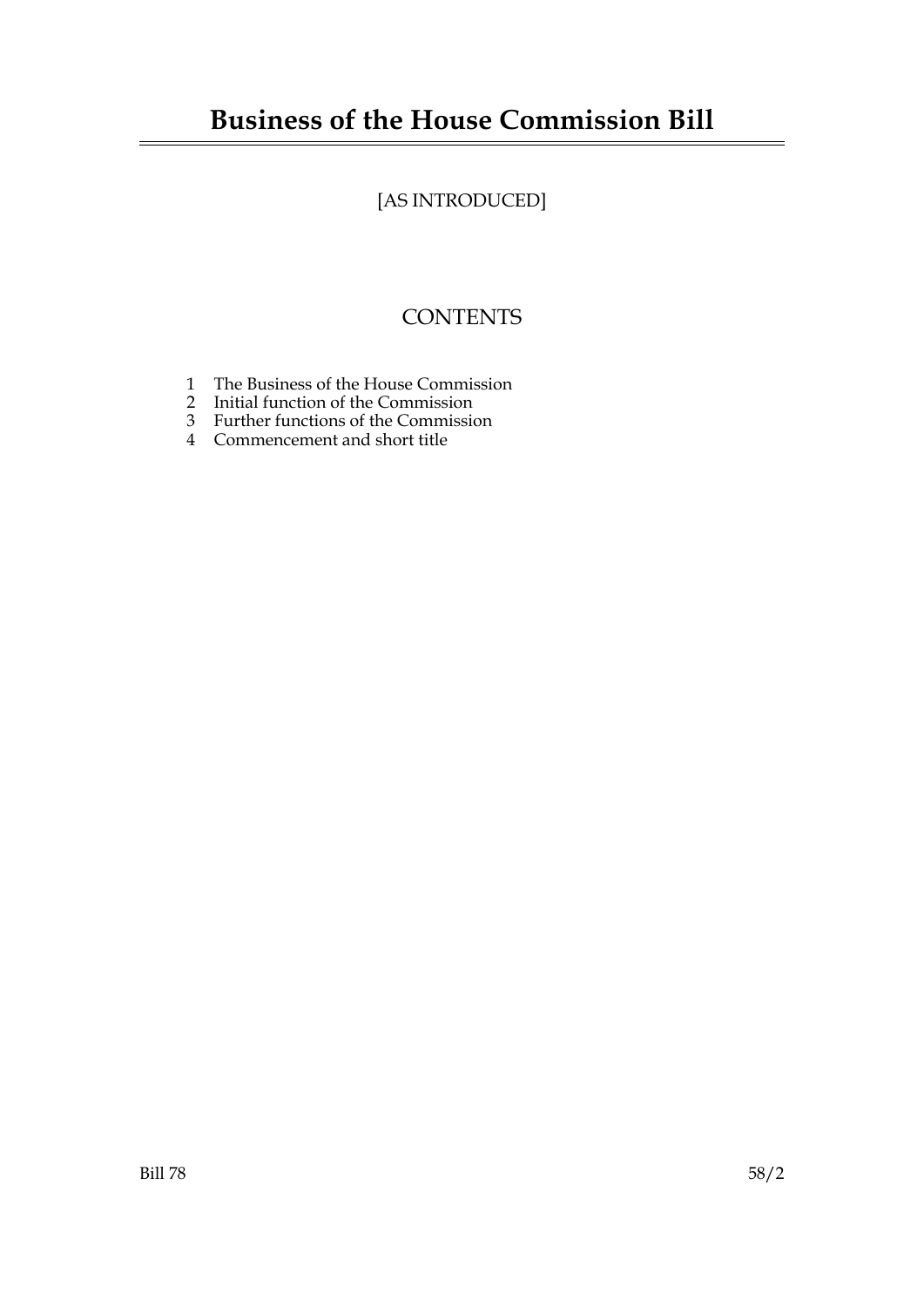### [AS INTRODUCED]



TO

Create a Business of the House Commission to regulate the timetabling of business in the House of Commons; and for connected purposes.

 $\sum$  E IT ENACTED by the Queen's most Excellent Majesty, by and with the advice<br>and consent of the Lords Spiritual and Temporal, and Commons, in this present<br>Parliament assembled, and by the authority of the same as follo and consent of the Lords Spiritual and Temporal, and Commons, in this present Parliament assembled, and by the authority of the same, as follows: -

#### **1 The Business of the House Commission**

- (1) There shall be a body to be known as the Business of the House Commission to perform functions conferred on it by, or by virtue of, this Act.
- (2) The Commission is to consist of nine members who shall be members of the House of Commons appointed by that House.
- (3) No more than one member of the Commission may be a Minister of the Crown.
- (4) The Schedule (which makes further provision about the Commission) has effect.

#### **2 Initial function of the Commission** *10*

- (1) The initial function of the Commission shall be, within six months of the date on which this Act is passed, to prepare a report making proposals to regulate the timetabling of business in the House of Commons.
- (2) A report prepared in accordance with subsection (1) shall be laid before the House of Commons as soon as practicable after it is agreed to.

#### **3 Further functions of the Commission**

- (1) A resolution of the House, following on from a report of the Commission under section 2 or this section, may confer functions upon the Commission to regulate the timetabling of business in the House of Commons.
- (2) The Commission may make such further reports as it considers appropriate *20* containing further proposals to regulate the timetabling of business in the House of Commons.

*5*

*15*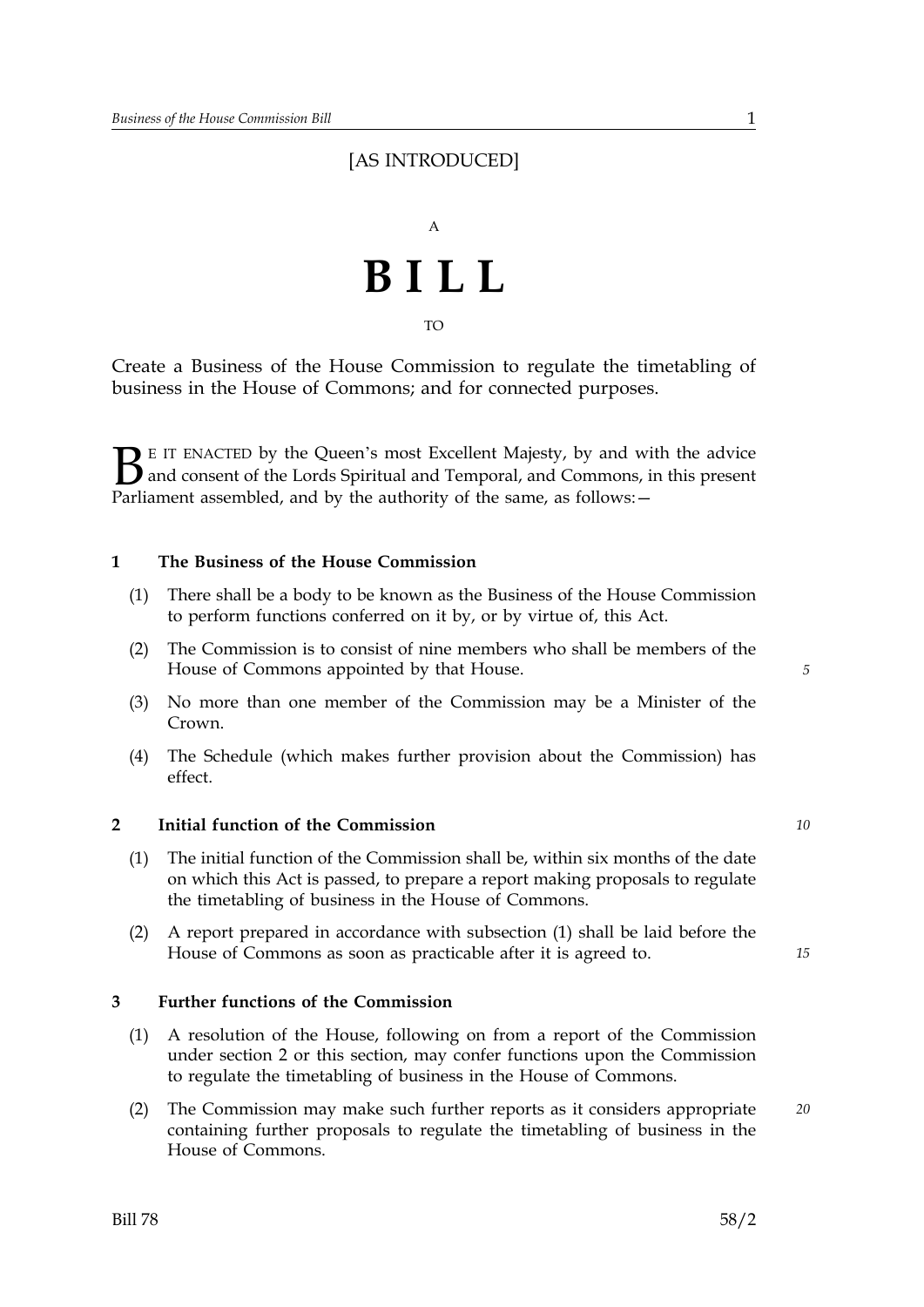(3) A report prepared in accordance with subsection (2) shall be laid before the House of Commons as soon as practicable after it is agreed to.

#### **4 Commencement and short title**

- (1) This Act shall come into force on the day on which it receives Royal Assent.
- (2) This Act may be cited as the Business of the House Commission Act 2022. *5*